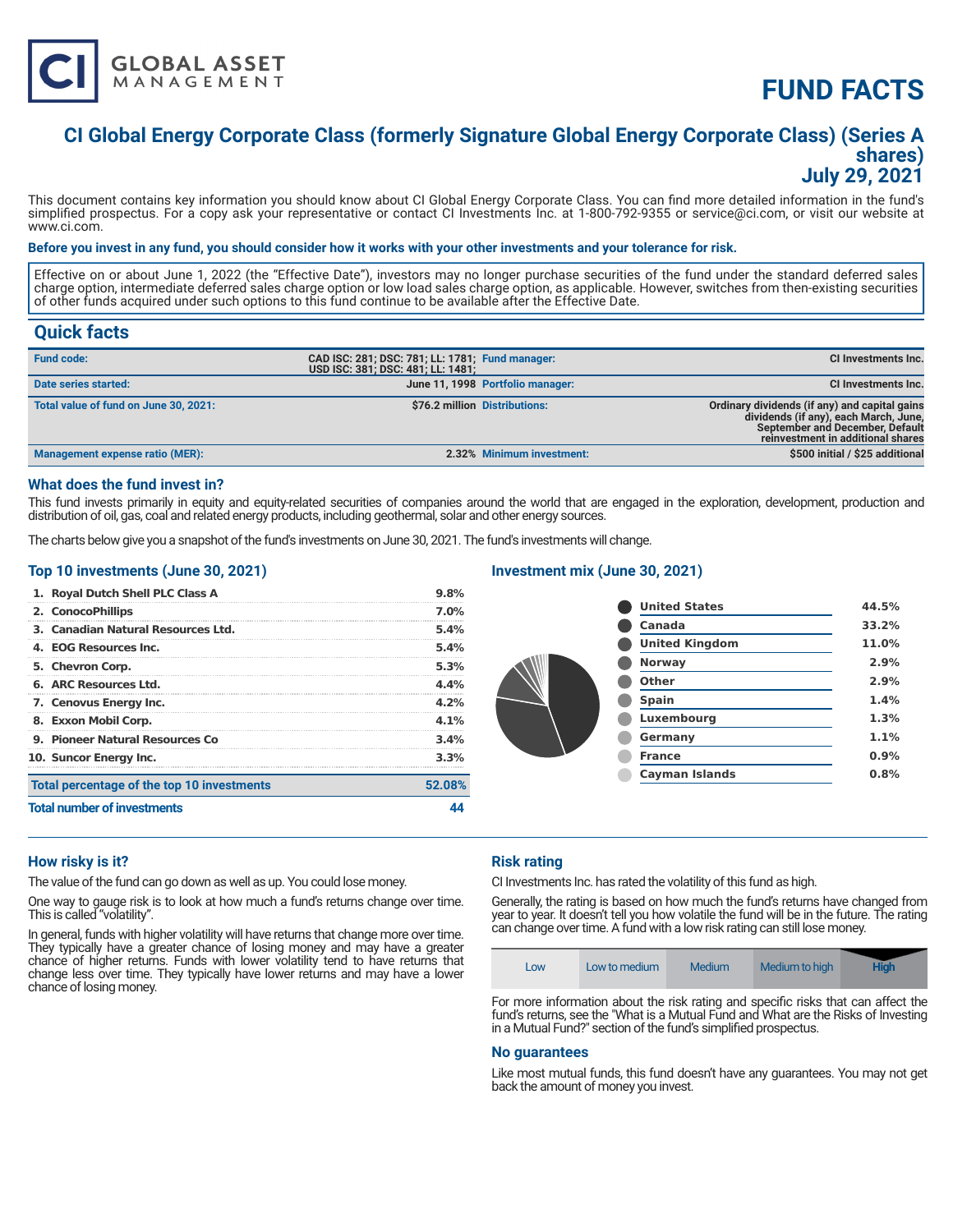## **CI Global Energy Corporate Class (formerly Signature Global Energy Corporate Class) (Series A shares)**

#### **How has the fund performed?**

This section tells you how Series A securities of the fund have performed over the past 10 calendar years. Returns are after expenses have been deducted. These expenses reduce the fund's returns.

#### **Year-by-year returns**

This chart shows how Series A securities of the fund performed in each of the past 10 calendar years. This fund series dropped in value in 7 of the last 10 calendar years. The range of returns and change from year to year can help you assess how risky the fund has been in the past. It does not tell you how the fund will perform in the future.



#### **Best and worst 3-month returns**

This table shows the best and worst returns for Series A securities of the fund in a 3- month period over the past 10 calendar years. The best and worst 3-month returns could be higher or lower in the future. Consider how much of a loss you could afford to take in a short period of time.

|                     | <b>Return</b> | 3 months ending  | If you invested \$1,000 at the beginning of the period |
|---------------------|---------------|------------------|--------------------------------------------------------|
| <b>Best return</b>  | 31.3%         | January 31, 2021 | Your investment would be \$1,313.                      |
| <b>Worst return</b> | $-42.7%$      | March 31, 2020   | Your investment would be \$573.                        |

#### **Average return**

As at June 30, 2021, a person who invested \$1,000 in this series of units of the fund 10 years ago now has \$784. This works out to an annual compound return of -2.4%.

#### **Who is this fund for?**

#### **This fund may be suitable for you if you:**

- want to invest in energy companies
- $\cdot$  are investing for the medium and/or long term<br> $\cdot$  can tolerate bigh risk
- can tolerate high risk

#### **A word about tax**

In general, you'll have to pay income tax on any money you make on a fund. How much you pay depends on the tax laws of where you live and whether you hold the fund in a registered plan, such as a Registered Retirement Savings Plan or a Tax-Free Savings Account.

Keep in mind that if you hold your fund in a non-registered account, fund distributions are included in your taxable income, whether you get them in cash or have them reinvested.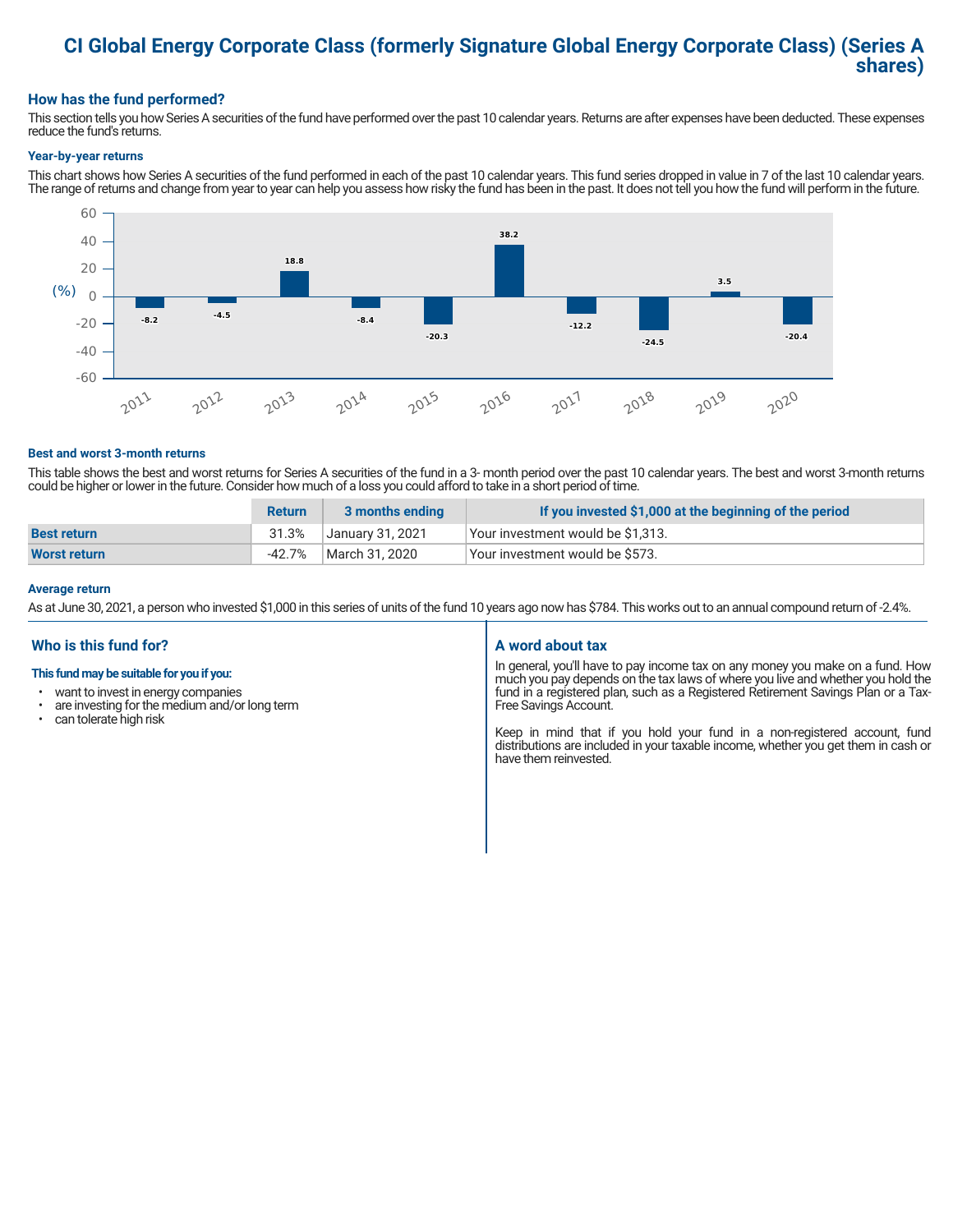## **CI Global Energy Corporate Class (formerly Signature Global Energy Corporate Class) (Series A shares)**

#### **How much does it cost?**

The following tables show the fees and expenses you could pay to buy, own and sell Series A securities of the fund. The fees and expenses — including any commissions — can vary among series of a fund and among funds. Higher commissions can influence representatives to recommend one investment over another. Ask about other funds and investments that may be suitable for you at a lower cost.

#### **1. Sales charges**

You may have to choose a sales charge option when you buy Series A securities of the fund. Ask about pros and cons of each option.

| What you pay                           |                                                      | <b>How it works</b>                                                                                                                                                                                                                                                     |  |
|----------------------------------------|------------------------------------------------------|-------------------------------------------------------------------------------------------------------------------------------------------------------------------------------------------------------------------------------------------------------------------------|--|
| in percent $(\%)$                      | in dollars<br>$($ \$)                                |                                                                                                                                                                                                                                                                         |  |
| Initial sales charge                   |                                                      |                                                                                                                                                                                                                                                                         |  |
| 0 to 5.0% of the amount you buy        | \$0 to<br>$$50.00$ on<br>every<br>\$1,000 you<br>pay | You and your representative decide on the rate.<br>The initial sales charge is deducted from the amount you buy. It goes to your representative's firm as a commission.<br>$\bullet$                                                                                    |  |
| <b>Standard deferred sales charges</b> |                                                      |                                                                                                                                                                                                                                                                         |  |
| If you sell within:                    | \$0 to<br>\$55.00 on                                 | The standard deferred sales charge is a set rate and is deducted from the amount you sell based on the initial cost and<br>number of those securities.                                                                                                                  |  |
| 5.5%<br>1 year of buying               | every<br>\$1,000 of                                  | When you buy the fund, we pay your representative's firm a commission of 5%. Any standard deferred sales charge you pay<br>$\bullet$<br>when you sell the fund goes to us.                                                                                              |  |
| 5.0%<br>2 years of buying              | original<br>cost you                                 | You can sell up to 10% of your securities each year without paying a standard deferred sales charge subject to certain<br>restrictions ("10% free redemption right"). Your 10% free redemption right is reduced by the equivalent number of securities                  |  |
| 5.0%<br>3 years of buying              | sell                                                 | you would have received if you had reinvested any cash distributions you received during the calendar year. If you exercised<br>your 10% redemption right and redeem your securities before the standard deferred sales charge schedule has expired, your               |  |
| 4.0%<br>4 years of buying              |                                                      | standard deferred sales charge on a full redemption would be the same as if you had not redeemed securities under your<br>10% free redemption right.                                                                                                                    |  |
| 4.0%<br>5 years of buying              |                                                      | If you hold the fund in a non-registered account, if applicable, you can ask to receive cash distributions which are not<br>subject to standard deferred sales charges.                                                                                                 |  |
| 3.0%<br>6 years of buying              |                                                      | You can switch between standard deferred sales charge funds at any time without paying this sales charge. The standard<br>$\bullet$                                                                                                                                     |  |
| 2.0%<br>7 years of buying              |                                                      | deferred sales charge schedule will be based on the date you bought securities of the first fund and the rates and duration<br>of such schedule shall continue to apply.                                                                                                |  |
| 0.0%<br>After 7 years                  |                                                      | Your securities will be converted into the initial sales charge option after the expiry of the standard deferred sales charge<br>schedule if you qualify for CI Prestige (and if available for your securities) and such securities will participate in CI Prestige.    |  |
| Low-load sales charges                 |                                                      |                                                                                                                                                                                                                                                                         |  |
| If you sell within:                    | \$0 to<br>\$30.00 on<br>every                        | The low-load sales charge is a set rate and is deducted from the amount you sell based on the initial cost and number of<br>those securities.<br>When you buy the fund, we pay your representative's firm a commission of up to 2.5%. Any low-load sales charge you pay |  |
| 3.0%<br>1 year of buying               | \$1,000 of                                           | when you sell the fund goes to us.                                                                                                                                                                                                                                      |  |
| 2.5%<br>2 years of buying              | original<br>cost you                                 | If you hold the fund in a non-registered account, if applicable, you can ask to receive cash distributions which are not<br>subject to low-load sales charges.                                                                                                          |  |
| 2.0%<br>3 years of buying              | sell                                                 | . You can switch between low-load sales charge funds at any time without paying this sales charge. The low-load sales<br>charge schedule will be based on the date you bought securities of the first fund and the rates and duration of such                           |  |
| 0.0%<br>After 3 years                  |                                                      | schedule shall continue to apply.<br>Your securities will be converted into the initial sales charge option after the expiry of the low-load sales charge schedule if                                                                                                   |  |
|                                        |                                                      | you qualify for CI Prestige (and if available for your securities) and such securities will participate in CI Prestige.                                                                                                                                                 |  |